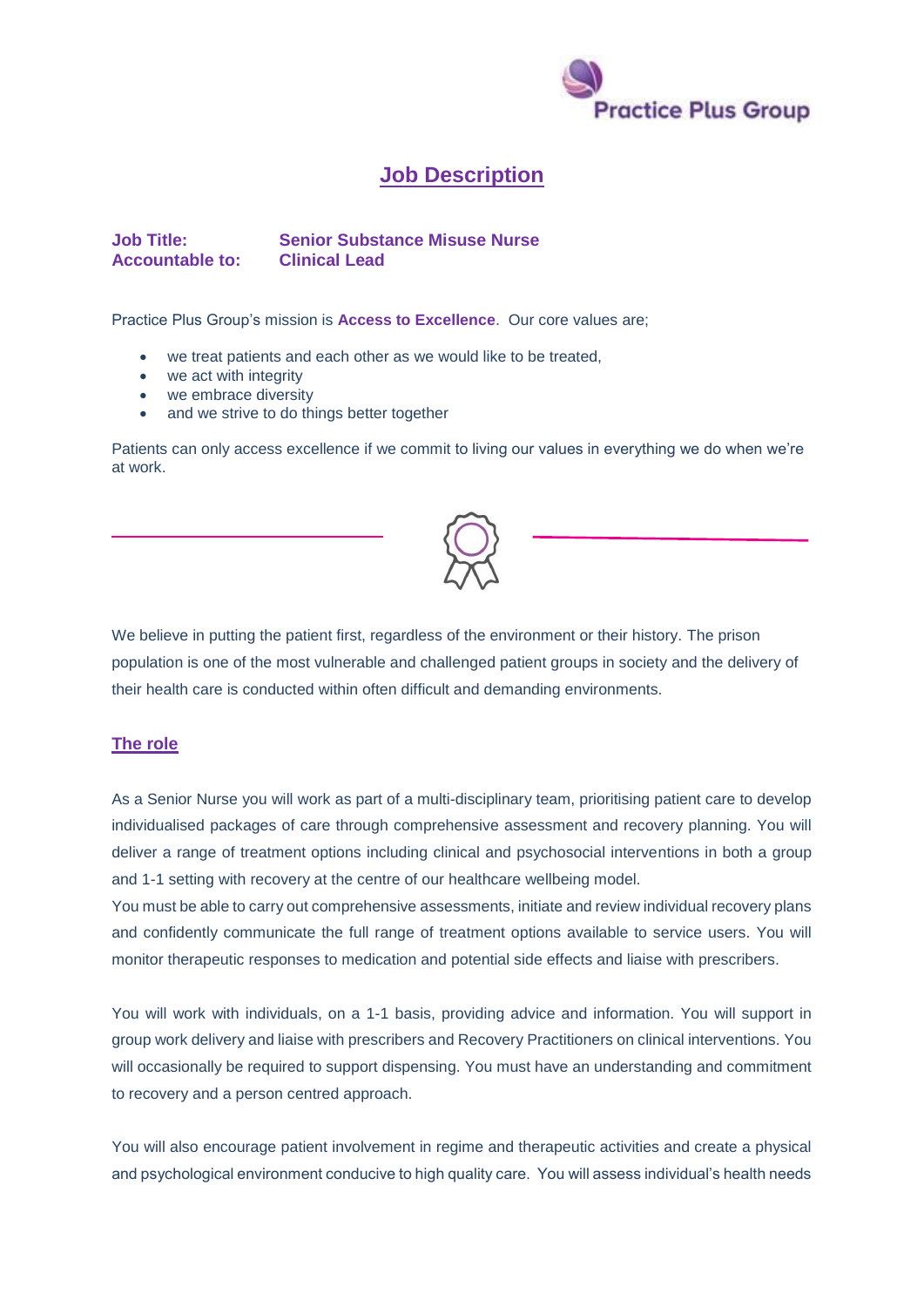

using an evidenced based framework and review medication for therapeutic effectiveness appropriate to the service user's needs in accordance with evidence based practice, national and PPG protocols.

You will contribute to our nursing strategy and vision to;

**Provide** outstanding evidence based care to our patients, seeking out, listening to and acting on their feedback, so that care is personalised and informed by what matters to them.

**Deliver** non-judgemental care, building therapeutic relationships and promoting professional boundaries. You will play an active part in the assessment, planning, implementation and evaluation of the patient's care following our policies and procedures and always considering safeguarding.

**Inspire** excellence in your colleagues by pro-actively leading and motivating the team, recognising that our workforce is our most valuable asset. You will forge strong links with our partners and stakeholders, providing a service that people can trust, feel safe within, and feel proud of.

**Promote** best practice, clinical supervision, evidence based care and continuous quality improvement, embedding a culture of shared learning.

**Share** knowledge, skills and expertise to ensure safe care, building strong multi-disciplinary teams and supporting each other to do a great job.



## **About you**

- Registered nurse *Mental Health or Adult Nurse*
- Current professional qualification (NMC)
- Evidence of Continued Professional Development
- RCGP 1 in Substance Misuse or willingness to undertake.
- Experience of working with opiate dependant patients.
- Sound clinical substance misuse knowledge.
- Experience of the complexities of multi-disciplinary and multi-agency working
- A non-judgmental and compassionate approach